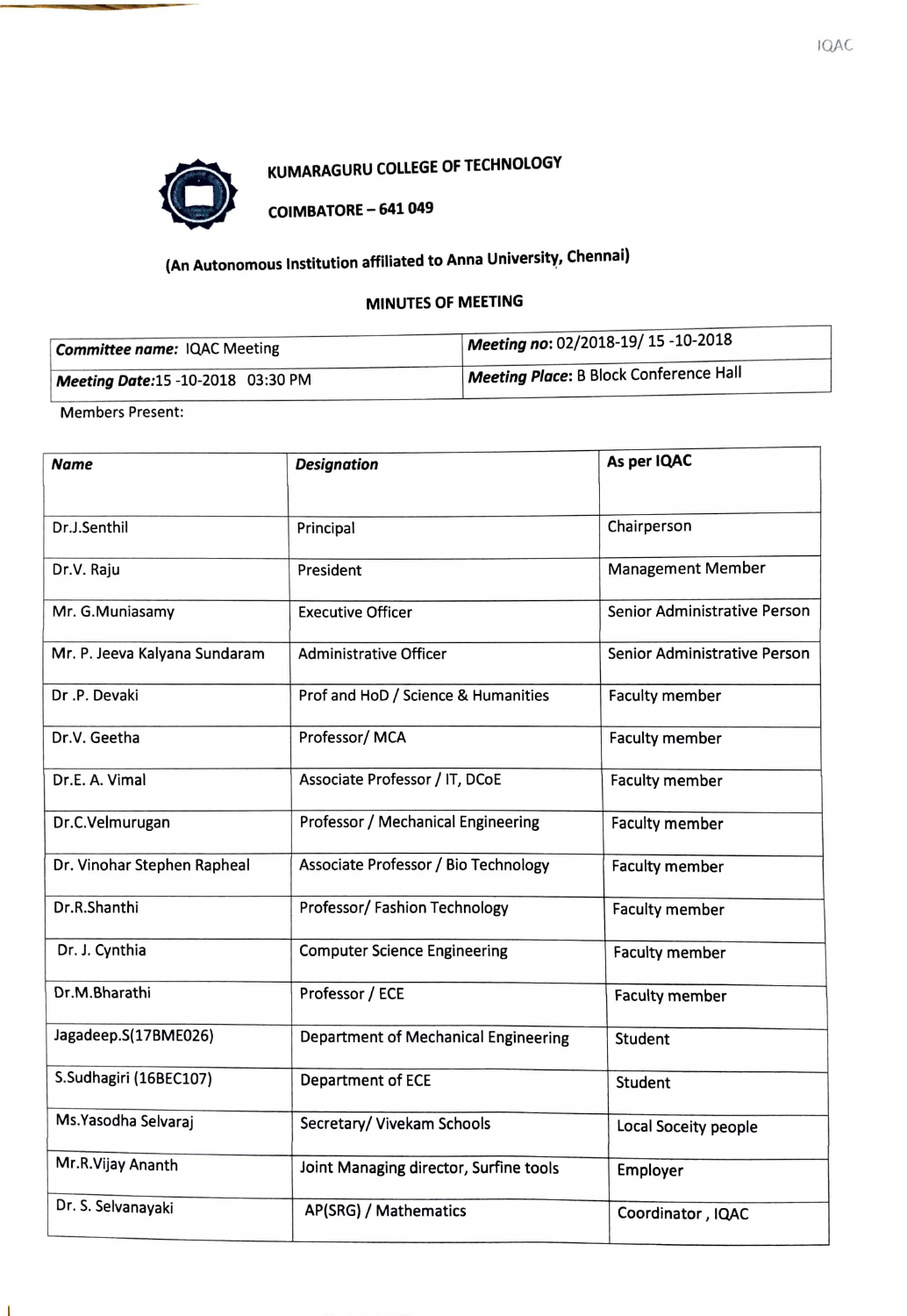#### **Special Invitees:**

| <b>Name</b>          | <b>Designation</b>                                    |
|----------------------|-------------------------------------------------------|
| Dr.M.Prema           | Vice Principal                                        |
| Dr.R.Manivel         | Professor/Department of Mechanical Engineering        |
| Dr. Mary Cherian     | Professor/MBA/DOA                                     |
| Dr.K.Paramasivam,    | Professor/Department of EEE                           |
| Dr.M.V.Umesh         | Associate Professor/Department of EIE                 |
| Dr.C.S.Senthil kumar | Associate Professor / Department of FashionTechnology |

#### **Follow up of the previous meeting dated 06.07.2018**

- Academic audit for II year PG courses is scheduled from 25.10.2018 to 30.10. 2018
- Work shop for the preparation of NBA was conductedon 12.10.18 &13.10 2018
- Orientation programme for first year students was conducted on 12<sup>th</sup> August 2018.
- Schedule of academic audit and Regulation 2018 were released

### **Highlights of the meeting:**

- 1. **AQAR**
- 2. Feedback
- 3. NIRF
- **4. ARIIA**

#### **Action Items:**

|      | R: Recommendation<br>D: Decision<br>C: Comment                                                                                                                                                                                                                                                                                          | I: Information        |
|------|-----------------------------------------------------------------------------------------------------------------------------------------------------------------------------------------------------------------------------------------------------------------------------------------------------------------------------------------|-----------------------|
| Code | <b>Description</b>                                                                                                                                                                                                                                                                                                                      | <b>Responsibility</b> |
|      | Annual Quality Assurance Report for the academic year 2017-18 was<br>submitted before the committee for review and approval.                                                                                                                                                                                                            |                       |
| A    | Parents Meeting were conducted on 13.10.2018 and the feedback was<br>collected in the revised form from parents. Action to be taken on<br>feedback was discussed and the departments were requested to plan for<br>the same.                                                                                                            |                       |
| R    | The academic core team is requested to help NIRF coordinator in<br>collecting and submitting the details.                                                                                                                                                                                                                               |                       |
| R    | Principal requested the core team to extend their support to<br>Dr.K.Paramasivam, Prof/EEE in submitting the report to MHRD for ARIIA-<br>Atal Ranking of Institutions on Innovation Achievements. He suggested<br>Dr.K.Paramasivam to arrange meeting with the coordinators of all<br>departments to collect and cross-check the data. |                       |
| А    | The academic audit is scheduled for the odd semester of the current<br>academic year from 19 <sup>th</sup> November to 30 <sup>th</sup> November 2018.                                                                                                                                                                                  |                       |
|      |                                                                                                                                                                                                                                                                                                                                         | A: Action             |